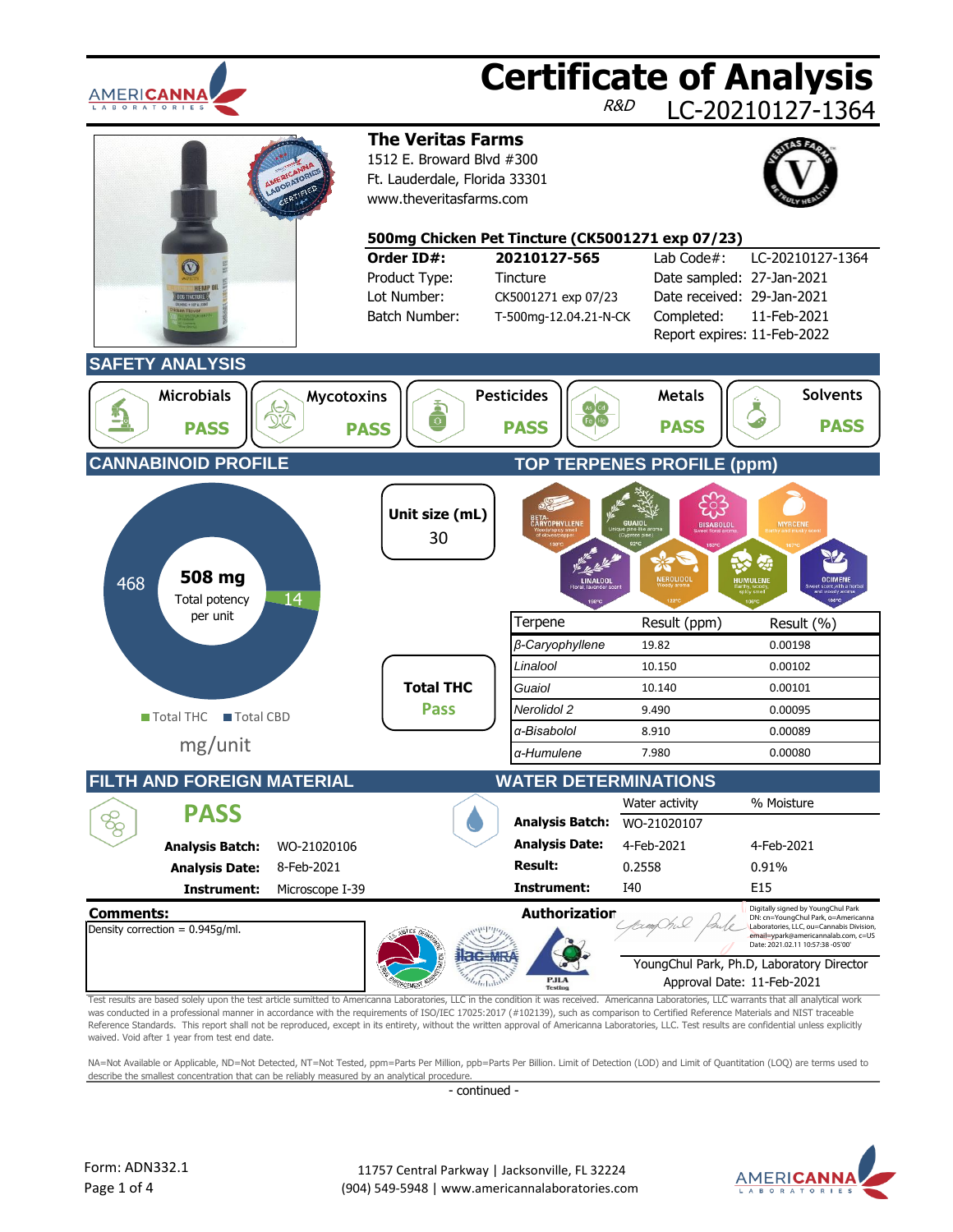# **AMERICANNA**

## **Certificate of Analysis** LC-20210127-1364

#### **CANNABINOIDS**

| <b>Analyte</b>         | $\frac{1}{2}$ | mg/mL                      | mg/unit   | LOD(%) |                                                                      |              |
|------------------------|---------------|----------------------------|-----------|--------|----------------------------------------------------------------------|--------------|
| <b>THCA-A</b>          | 0.012         | 0.1127                     | 3.3800    | 0.007  | Total THC <sup>a</sup>                                               | $0.47$ mg/mL |
| $\Delta$ 9-THC         | 0.040         | 0.3754                     | 11.2610   | 0.007  |                                                                      |              |
| <b>CBDA</b>            | ND.           | ND.                        | ND.       | 0.007  | 0.05%                                                                | <b>PASS</b>  |
| <b>CBD</b>             | 1.652         | 15,6150                    | 468,4502  | 0.007  |                                                                      |              |
| <b>CBN</b>             | ND.           | ND.                        | ND.       | 0.007  | Total CBD <sup>b</sup>                                               | 16 mg/mL     |
| <b>CBDV</b>            | 0.010         | 0.0954                     | 2.8612    | 0.007  |                                                                      |              |
| $\Delta$ 8-THC         | ND.           | ND.                        | ND.       | 0.007  |                                                                      | 468 mg/unit  |
| <b>THCV</b>            | ND.           | ND.                        | <b>ND</b> | 0.007  |                                                                      |              |
| <b>CBG</b>             | ND.           | ND.                        | <b>ND</b> | 0.007  | TOTAL <sup>c</sup>                                                   | 16.9 mg/mL   |
| <b>CBGA</b>            | 0.009         | 0.0821                     | 2.4624    | 0.007  |                                                                      |              |
| <b>CBC</b>             | 0.069         | 0.6495                     | 19.4856   | 0.007  |                                                                      | 508 mg/unit  |
| <b>Analysis Batch:</b> |               | WO-21020108A               |           |        | <sup>a</sup> Total THC is calculated as THC + (THCA $\times$ 0.877). |              |
| <b>Analysis Date:</b>  |               | Thursday, February 4, 2021 |           |        | $b$ Total CBD is calculated as CBD + (CBDA $\times$ 0.877).          |              |

| 508 mg/unit                   |              |  |  |  |  |  |  |
|-------------------------------|--------------|--|--|--|--|--|--|
| <b>TOTAL</b> <sup>c</sup>     | 16.9 mg/mL   |  |  |  |  |  |  |
| 468 mg/unit                   |              |  |  |  |  |  |  |
| <b>Total CBD</b> <sup>b</sup> | 16 mg/mL     |  |  |  |  |  |  |
| 0.05%                         | <b>PASS</b>  |  |  |  |  |  |  |
|                               |              |  |  |  |  |  |  |
| <b>Total THC<sup>a</sup></b>  | $0.47$ mg/mL |  |  |  |  |  |  |

 $\degree$  Total cannabinoids is the absolute sum of all cannabinoids above the level of detection.

#### **TERPENES**

Test Method: SOP 6.6 (HPLC)

**Instrument:** Agilent HPLC Instrument 33

| <b>Analyte</b>      | Result $(\mu g/g)$ | Result (%) | <b>Analyte</b>         | Result (µg/g) |
|---------------------|--------------------|------------|------------------------|---------------|
| g-Bisabolol         | 8.91               | 0.00089    | D-Limonene             | 1.72          |
| la-Humulene         | 7.98               | 0.00080    | Eucalyptol             | 2.65          |
| la-Pinene           | 3.92               | 0.00039    | y-Terpinene            | 3.71          |
| a-Terpinene         | 4.10               | 0.00041    | Geraniol               | <b>ND</b>     |
| β-Caryophyllene     | 19.82              | 0.00198    | Guaiol                 | 10.14         |
| β-Myrcene           | 5.30               | 0.00053    | Isopulegol             | <b>ND</b>     |
| $\beta$ -Ocimene 1  | 3.16               | 0.00032    | Linalool               | 10.15         |
| $\beta$ -Ocimene 2  | 4.26               | 0.00043    | Nerolidol 1            | 6.25          |
| $\beta$ -Pinene     | 3.74               | 0.00037    | Nerolidol 2            | 9.49          |
| Camphene            | 3.47               | 0.00035    | p-Cymene               | 1.48          |
| Caryophyllene-oxide | <b>ND</b>          | ND.        | Terpinolene            | 3.90          |
| δ-3-Carene          | 3.65               | 0.00037    | <b>Total Terpenes:</b> | 117.80        |

| <b>Analyte</b>      | Result (µg/g) | Result (%) | <b>Analyte</b>         | Result $(\mu g/g)$ | Result (%) |
|---------------------|---------------|------------|------------------------|--------------------|------------|
| a-Bisabolol         | 8.91          | 0.00089    | D-Limonene             | 1.72               | 0.00017    |
| a-Humulene          | 7.98          | 0.00080    | Eucalyptol             | 2.65               | 0.00027    |
| a-Pinene            | 3.92          | 0.00039    | y-Terpinene            | 3.71               | 0.00037    |
| a-Terpinene         | 4.10          | 0.00041    | Geraniol               | <b>ND</b>          | <b>ND</b>  |
| β-Caryophyllene     | 19.82         | 0.00198    | Guaiol                 | 10.14              | 0.00101    |
| β-Myrcene           | 5.30          | 0.00053    | Isopulegol             | <b>ND</b>          | ND.        |
| $\beta$ -Ocimene 1  | 3.16          | 0.00032    | Linalool               | 10.15              | 0.00102    |
| <b>B-Ocimene 2</b>  | 4.26          | 0.00043    | Nerolidol 1            | 6.25               | 0.00063    |
| β-Pinene            | 3.74          | 0.00037    | Nerolidol 2            | 9.49               | 0.00095    |
| Camphene            | 3.47          | 0.00035    | p-Cymene               | 1.48               | 0.00015    |
| Caryophyllene-oxide | ND.           | ND.        | Terpinolene            | 3.90               | 0.00039    |
| δ-3-Carene          | 3.65          | 0.00037    | <b>Total Terpenes:</b> | 117.80             | 0.0118     |
| $LOD = 0.0002%$     |               |            | Total (µg/unit):       | 3534.00            |            |

**Analysis Date: Instrument:** Monday, February 1, 2021

**Analysis Batch:** WO-21020105 **Test Method:** SOP 6.9 Instrument: Agilent GC-FID/MS, Instrument 36





DN: cn=YoungChul Park, o=Americanna Laboratories, LLC, ou=Cannabis Division, pu=Cannabis Division,<br>ricannalab.com, c=US Date: 2021.02.11 10:58:04 -05'00'

YoungChul Park, Ph.D, Laboratory Director Approval Date: 11-Feb-2021

Test results are based solely upon the test article sumitted to Americanna Laboratories, LLC in the condition it was received. Americanna Laboratories, LLC warrants that all analytical work was conducted in a professional manner in accordance with the requirements of ISO/IEC 17025:2017 (#102139), such as comparison to Certified Reference Materials and NIST traceable Reference Standards. This report shall not be reproduced, except in its entirety, without the written approval of Americanna Laboratories, LLC. Test results are confidential unless explicitly waived. Void after 1 year from test end date. Authorization<br>
Margolar Stressburgh Stressburgh Park and the composition of the construction of the construction of the constant of the constant of the constant of the constant of the constant of the constant of the consta

NA=Not Available or Applicable, ND=Not Detected, NT=Not Tested, ppm=Parts Per Million, ppb=Parts Per Billion. Limit of Detection (LOD) and Limit of Quantitation (LOQ) are terms used to describe the smallest concentration that can be reliably measured by an analytical procedure

- continued -

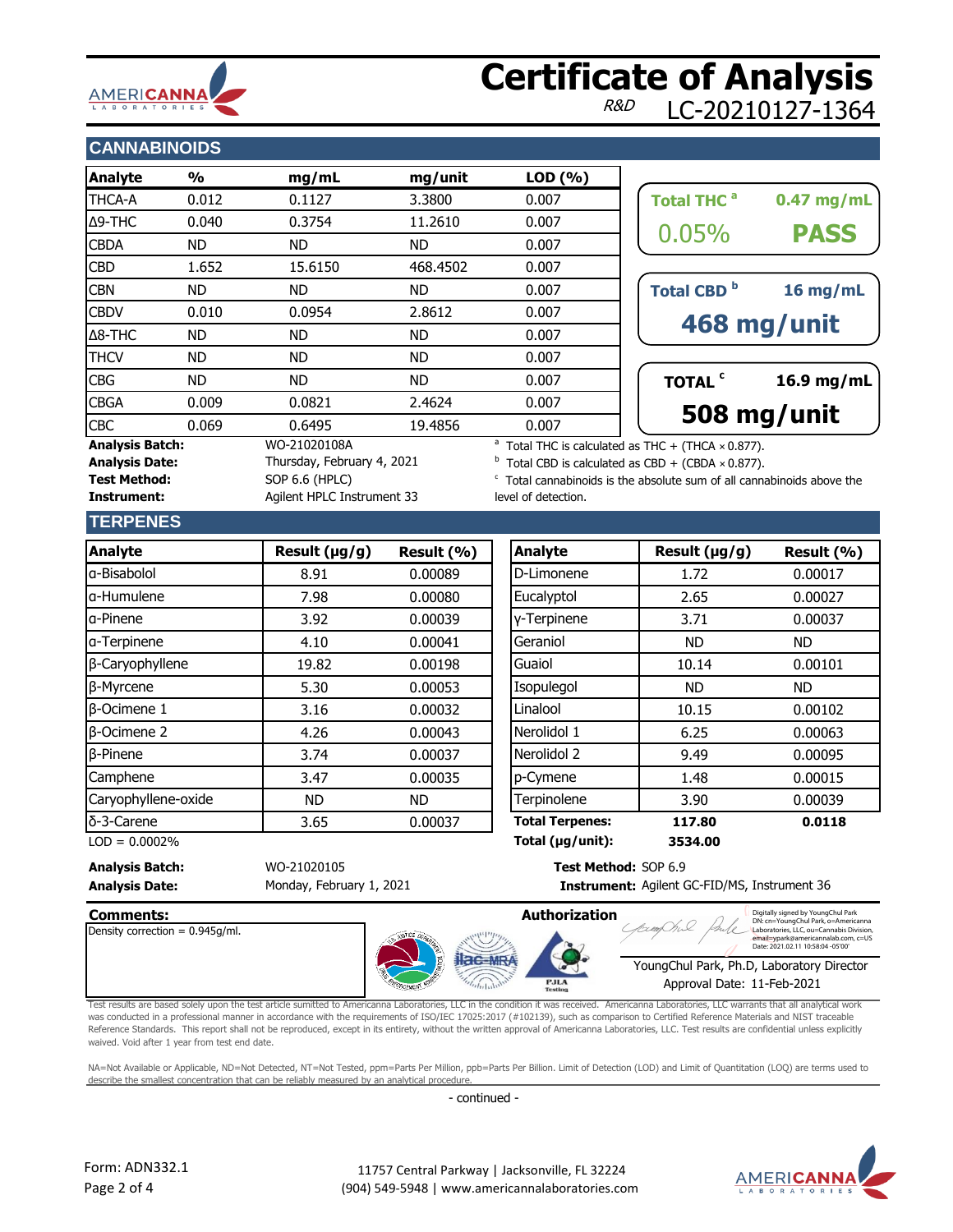

## **Certificate of Analysis** LC-20210127-1364

### **PESTICIDES**

| <b>Analyte</b>       | <b>Action Level</b> | Result $(\mu g/g)$                                | Analyte            | <b>Action Level</b> | Result $(\mu g/g)$                            |
|----------------------|---------------------|---------------------------------------------------|--------------------|---------------------|-----------------------------------------------|
| Abamectin            | 0.30                | ND.<br>Pass<br>$\sim$                             | Hexythiazox        | 2.00                | <b>ND</b><br>Pass<br>$\blacksquare$           |
| Acephate             | 3.00                | <b>ND</b><br>Pass<br>$\overline{\phantom{a}}$     | Imazalil           | 0.10                | <b>ND</b><br>Pass<br>$\overline{\phantom{a}}$ |
| Acequinocyl          | 2.00                | Pass<br><b>ND</b>                                 | Imidacloprid       | 1.00                | Pass<br><b>ND</b>                             |
| Acetamiprid          | 3.00                | <b>ND</b><br>Pass                                 | Kresoxim methyl    | 1.00                | <b>ND</b><br>Pass<br>$\overline{\phantom{a}}$ |
| Aldicarb             | 0.10                | Pass<br><b>ND</b>                                 | Malathion          | 3.00                | Pass<br><b>ND</b>                             |
| Azoxystrobin         | 3.00                | <b>ND</b><br>Pass                                 | Metalaxyl          | 0.10                | <b>ND</b><br>Pass                             |
| Bifenazate           | 3.00                | Pass<br><b>ND</b>                                 | Methiocarb         | 0.10                | Pass<br><b>ND</b>                             |
| Carbaryl             | 0.50                | <b>ND</b><br>Pass                                 | Methomyl           | 0.10                | <b>ND</b><br>Pass<br>$\overline{\phantom{a}}$ |
| Carbofuran           | 0.10                | <b>ND</b><br>Pass<br>$\overline{\phantom{a}}$     | Mevinphos (I/II)   | 0.10                | Pass<br><b>ND</b>                             |
| Chlorantraniliprole  | 3.00                | <b>ND</b><br>Pass                                 | Myclobutanil       | 3.00                | <b>ND</b><br>Pass                             |
| Chlorfenapyr         | 0.05                | Pass<br><b>ND</b>                                 | Naled              | 0.50                | Pass<br><b>ND</b>                             |
| Chlorpyrifos         | 0.10                | <b>ND</b><br>Pass<br>$\overline{\phantom{a}}$     | Oxamyl             | 1.50                | Pass<br><b>ND</b><br>$\overline{\phantom{a}}$ |
| Coumaphos            | 0.10                | Pass<br><b>ND</b><br>$\qquad \qquad \blacksquare$ | Phosmet            | 0.20                | Pass<br><b>ND</b>                             |
| Daminozide           | 0.10                | <b>ND</b><br>Pass<br>$\overline{\phantom{a}}$     | Piperonyl butoxide | 3.00                | Pass<br><b>ND</b><br>$\overline{\phantom{a}}$ |
| Diazinon             | 0.20                | <b>ND</b><br>Pass                                 | Prallethrin        | 0.40                | Pass<br><b>ND</b>                             |
| <b>Dichlorvos</b>    | 0.10                | <b>ND</b><br>Pass<br>$\overline{\phantom{a}}$     | Propiconazole      | 1.00                | <b>ND</b><br>Pass<br>$\overline{\phantom{a}}$ |
| Dimethoate           | 0.10                | Pass<br><b>ND</b><br>$\overline{\phantom{a}}$     | Propoxur           | 2.10                | Pass<br><b>ND</b><br>$\overline{\phantom{a}}$ |
| Dimethomorph (I/II)  | 3.00                | <b>ND</b><br>Pass<br>$\overline{\phantom{a}}$     | Pyrethrins         | 1.00                | <b>ND</b><br>Pass<br>$\overline{\phantom{a}}$ |
| Ethoprophos          | 0.10                | Pass<br><b>ND</b>                                 | Pyridaben          | 3.00                | Pass<br><b>ND</b><br>$\overline{\phantom{a}}$ |
| Etofenprox           | 0.10                | <b>ND</b><br>Pass<br>$\overline{\phantom{0}}$     | Spinetoram (J/L)   | 3.00                | Pass<br><b>ND</b><br>$\overline{\phantom{a}}$ |
| Etoxazole            | 1.50                | <b>ND</b><br>Pass                                 | Spinosad A + D     | 3.00                | Pass<br><b>ND</b><br>$\overline{\phantom{a}}$ |
| Fenhexamid           | 3.00                | <b>ND</b><br>Pass<br>$\overline{\phantom{a}}$     | Spiromesifen       | 3.00                | <b>ND</b><br>Pass<br>$\overline{\phantom{a}}$ |
| Fenoxycarb           | 0.10                | <b>ND</b><br>Pass                                 | Spirotetramat      | 3.00                | Pass<br><b>ND</b>                             |
| Fenpyroximate        | 2.00                | <b>ND</b><br>Pass                                 | Spiroxamine (I/II) | 0.10                | Pass<br><b>ND</b><br>$\overline{\phantom{a}}$ |
| Fipronil             | 0.10                | Pass<br><b>ND</b>                                 | Tebuconazole       | 1.00                | Pass<br><b>ND</b><br>$\overline{\phantom{a}}$ |
| Flonicamid           | 2.00                | <b>ND</b><br>Pass<br>$\overline{\phantom{a}}$     | Thiacloprid        | 0.10                | Pass<br><b>ND</b><br>$\overline{\phantom{a}}$ |
| Fludioxonil          | 3.00                | <b>ND</b><br>Pass<br>$\overline{\phantom{a}}$     | Thiamethoxam       | 1.00                | Pass<br><b>ND</b><br>$\overline{\phantom{a}}$ |
| $LOD = 0.01 \mu g/g$ |                     |                                                   | Trifloxystrobin    | 3.00                | ND.<br>- Pass                                 |

**Analysis Batch:** WO-21020102 **Test Method:** SOP 6.7 Wednesday, February 3, 2021

**Analysis Date: Instrument:** Agilent LC-MS/MS, Instrument 32

#### **MYCOTOXINS**

| Analyte             | <b>REPORT</b> | <b>Result</b> | <b>Action Limit</b> | LOD   | Unit      |
|---------------------|---------------|---------------|---------------------|-------|-----------|
| Aflatoxin,<br>Total | Pass          | <b>ND</b>     | ).020               | 0.005 | $\mu$ g/g |
| Ochratoxin A        | Pass          | <b>ND</b>     | ).020               | 0.005 | $\mu$ g/g |

\* Total Aflatoxin includes B1, B2, G1 and G2.

**Analysis Batch:** WO-21020102 **Test Method:** SOP 6.7

Wednesday, February 3, 2021

**Analysis Date: Instrument:** Agilent LC-MS/MS, Instrument 33

## **Comments: Authorization** None. YoungChul Park, Ph.D, Laboratory Director Approval Date: 11-Feb-2021 Authorization<br>
Complete Distance of Boundaries (Content and Content and Content and Content and Content and Content and Content<br>
The condition of the condition it was received. Americanna Laboratories, LLC warrants that al DN: cn=YoungChul Park, o=Americanna Laboratories, LLC, ou=Cannabis Division, email=ypark@americannalab.com, c=US Date: 2021.02.11 10:58:29 -05'00'

Test results are based solely upon the test article sumitted to Americanna Laboratories, LLC in the condition it was received. Americanna Laboratories, LLC warrants that all analytical work was conducted in a professional manner in accordance with the requirements of ISO/IEC 17025:2017 (#102139), such as comparison to Certified Reference Materials and NIST traceable Reference Standards. This report shall not be reproduced, except in its entirety, without the written approval of Americanna Laboratories, LLC. Test results are confidential unless explicitly waived. Void after 1 year from test end date.

NA=Not Available or Applicable, ND=Not Detected, NT=Not Tested, ppm=Parts Per Million, ppb=Parts Per Billion. Limit of Detection (LOD) and Limit of Quantitation (LOQ) are terms used to describe the smallest concentration that can be reliably measured by an analytical procedure

- continued -